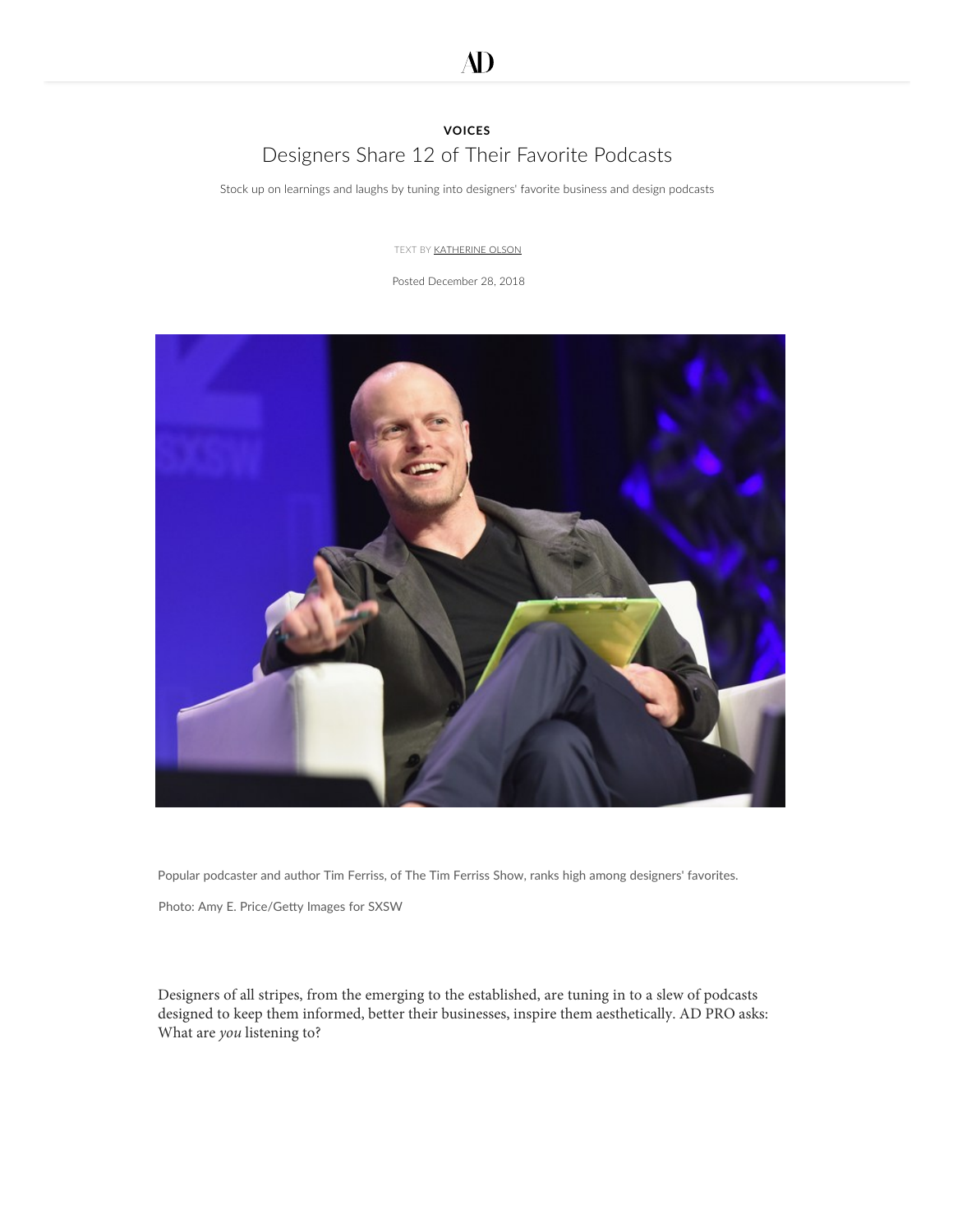"I listen to a fascinating podcast about art collecting, *Collect Wisely* by Sean Kelly Gallery NYC. The owner of the gallery [interviews art c](https://www.skny.com/collect-wisely)ollectors. He asks them questions about collecting: When did they start collecting? What does [connoisseurship mean to them? What is the role of an a](https://www.architecturaldigest.com/story/mikel-welch-tv-design-star-made-his-dream-career-happen#intcid=recommendations_default-similar2_5b48b00f-f790-4139-b583-1b8ed2687a06_cral2-2)rt collector? What advice do they have for starting a collection?... Why did they start collecting? What do they collect? What motivates them about art and collecting; do they collect and sell pieces, or will [they donate them to museums?" —Heather Hilliard, Heather Hilliard Design](https://adclick.g.doubleclick.net/pcs/click?xai=AKAOjsuO85wP6T09Z4CeAKn-rgk7FknoOqLzI7towseqSiiO5NkOVqu_Ji31L_7w6EMdvQwhQ4dvEVvQ1vfqTdjCwK0qHPGve0nbRcbnTHTRZD2WduU7f9fPtqahTKOw72kL7IaR7X5Ql4Cbm--qZwkbUMN7Z7lCB_30G850GZEiIEV12hdBt-4Kk1XjX21N63PgIXw1Iod3aZ9FZyRi9caqzFSr8EA1pJOnwQrRTSALfIM1KTI7kOz7tTUiXAwwkLfUOm1g3EEsbAjfDEF-&sai=AMfl-YTREJ_NmRZzrP6ZyTj2mcuPGIBVnpVPByQffsjFaX89pxxdBys9Fy4xOLxCuZkStlPIbAVryigM3n_lBxJqq_gpnSWG3O7G34S6-Pilw826BdAvbhTilyB-6zmdWq0FNF9B9AWt-L_WP1_UXyBP&sig=Cg0ArKJSzHH7Wo40rxluEAE&urlfix=1&adurl=https://subscribe.architecturaldigest.com/subscribe/architecturaldigest/118557%3Fsource%3DAMS_ARD_DESKTOP_ARTICLE_INSTREAM_0_HolidayWeek_Sale_Holiday_2018_ZZ%26pos_name%3DAMS_ARD_DESKTOP_ARTICLE_INSTREAM)

## *[How I Built This](https://www.npr.org/podcasts/510313/how-i-built-this)*

"*How I Built This*: Ever had to sleep on your friend's sofa while you pursued you career dreams? If so, this podcast is definitely for you! The host, Guy Raz, interviews startup founders whose companies skyrocketed into becoming multimillion-dollar brands. Guy digs deep into their history, perseverance, and even spotlights the real struggles that most CEOs wouldn't care to share, including Airbnb founder Joe Gebbia and Clif Bar founder Gary Erikson." —Mikel Welch, Mikel Welch Interior Design

## *[Queery](https://www.cameronesposito.com/podcasts/)*

"Have you watched the entire season of *Queer Eye* on Netflix and now found yourself wanting more? *Queery* is the prefect audio fix! Sit in on an hourlong conversation hosted by standup comic Cameron Esposito as she explores individual stories of identity, personality, and the shifting cultural matrix around gender, sexuality and civil rights." —Mikel Welch, Mikel Welch Interior Design

## *[The Tim Ferriss Show](https://tim.blog/podcast/)*

"One of my favorite podcasts from this past year was an *[interview](https://player.fm/series/the-tim-ferriss-show-1578275/liz-lambert-the-unstoppable-hotelier)* between Tim Ferris and hotelier Liz Lambert. Liz is owner of the hotel group Bunkhouse, and she's someone I've looked up to for years. She's also from the South—Texas and I find her authenticity and entrepreneurial spirit incredibly inspiring. Everything she touches has a cool factor that feels both effortless and genuine. In this particular podcast, she talks about her journey, the narrative behind her designs, as well as the importance of operational rigor. She's a very talented and wise woman but super low-key, which I really admire." —Brad Ford, Brad Ford ID

## *[Good Company](https://itunes.apple.com/us/podcast/good-company/id1436520727?mt=2)*

"I like *Good Company*—this gem of a podcast provides thoughtful entrees to all sides of creative businesses. To me, it is consistently the most thoughtful and inspiring of the bunch. The host, Grace, doesn't shy away from the hard questions. As a creative entrepreneur, this podcast helps fill a void in the conversation of the realities of this industry." —Renée Gaddis, Renée Gaddis Interiors

## *[Business of Home](https://businessofhome.com/podcasts)*

"*Business of Home* is definitely my favorite industry podcast. I love listening to host Dennis Scully interview industry leaders and tastemakers, and talk about challenges that we all face. Everyone in the home, architecture/design space should definitely subscribe. He covers everything from the future of our industry to conversations with the great Bunny Williams." — Libby Langdon, Libby Langdon Interiors

## *[The Dave Ramsey Show](https://www.daveramsey.com/show/archives/)*

"*The Dave Ramsey Show* [is] a great show on business and personal finance discipline. Dave Ramsey is entertaining, inspiring, and motivating. We've integrated many of his practical financial growth tools while growing our company." — Laura Muller, Four Points Design Build